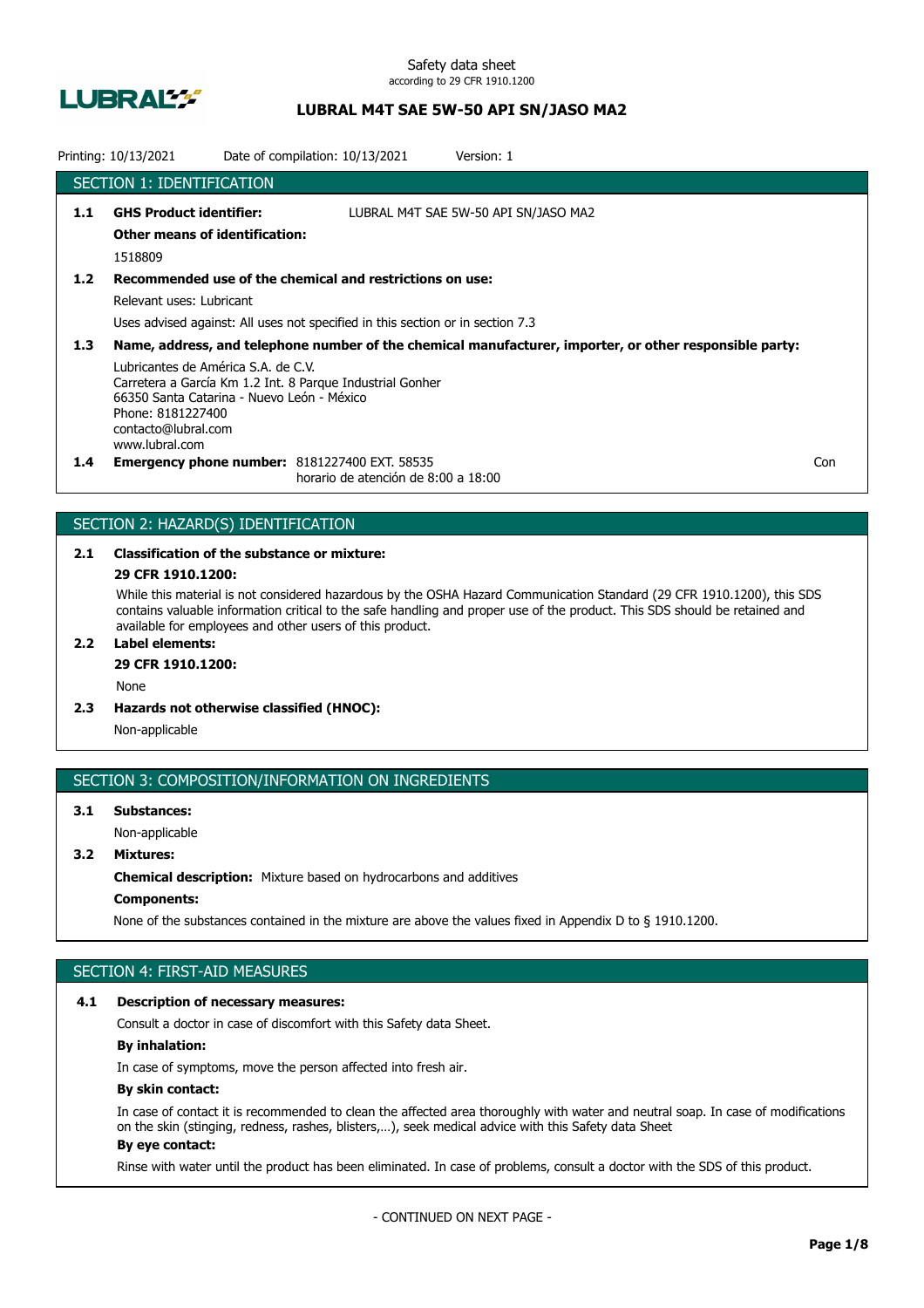

### Printing: 10/13/2021 Date of compilation: 10/13/2021 Version: 1

### SECTION 4: FIRST-AID MEASURES (continued)

### **By ingestion/aspiration:**

In case of consumption in large quantities, it is recommended to seek medical assistance.

- **4.2 Most important symptoms/effects, acute and delayed:** Acute and delayed effects are indicated in sections 2 and 11.
- **4.3 Indication of immediate medical attention and special treatment needed, if necessary:** Non-applicable

## SECTION 5: FIRE-FIGHTING MEASURES

### **5.1 Suitable (and unsuitable) extinguishing media:**

#### **Suitable extinguishing media:**

If possible use polyvalent powder fire extinguishers (ABC powder), alternatively use foam or carbon dioxide extinguishers (CO₂).

## **Unsuitable extinguishing media:**

IT IS RECOMMENDED NOT to use full jet water as an extinguishing agent.

#### **5.2 Specific hazards arising from the chemical:**

Due to its non-flammable nature, the product does not present a fire risk under normal conditions of storage, manipulation and use.

### **5.3 Special protective equipment and precautions for fire-fighters:**

Depending on the magnitude of the fire it may be necessary to use full protective clothing and individual respiratory equipment. Minimum emergency facilities and equipment should be available (fire blankets, portable first aid kit,...)

### **Additional provisions:**

As in any fire, prevent human exposure to fire, smoke, fumes or products of combustion. Only properly trained personnel should be involved in firefighting. Evacuate nonessential personnel from the fire area. Destroy any source of ignition. In case of fire, refrigerate the storage containers and tanks for products susceptible to inflammation. Avoid spillage of the products used to extinguish the fire into an aqueous medium.

## SECTION 6: ACCIDENTAL RELEASE MEASURES

#### **6.1 Personal precautions, protective equipment and emergency procedures:**

#### **For non-emergency personnel:**

Isolate leaks provided that there is no additional risk for the people performing this task.

**For emergency responders:**

See section 8.

### **6.2 Environmental precautions:**

This product is not classified as hazardous to the environment. Keep product away from drains, surface and underground water.

### **6.3 Methods and materials for containment and cleaning up:**

It is recommended:

Absorb the spillage using sand or inert absorbent and move it to a safe place. Do not absorb in sawdust or other combustible absorbents. For any concern related to disposal consult section 13.

## **6.4 Reference to other sections:**

See sections 8 and 13.

## SECTION 7: HANDLING AND STORAGE

#### **7.1 Precautions for safe handling:**

A.- Precautions for safe manipulation

Comply with the current standards 29 CFR 1910 Occupational Safety and Health Standards. Keep containers hermetically sealed. Control spills and residues, destroying them with safe methods (section 6). Avoid leakages from the container. Maintain order and cleanliness where dangerous products are used.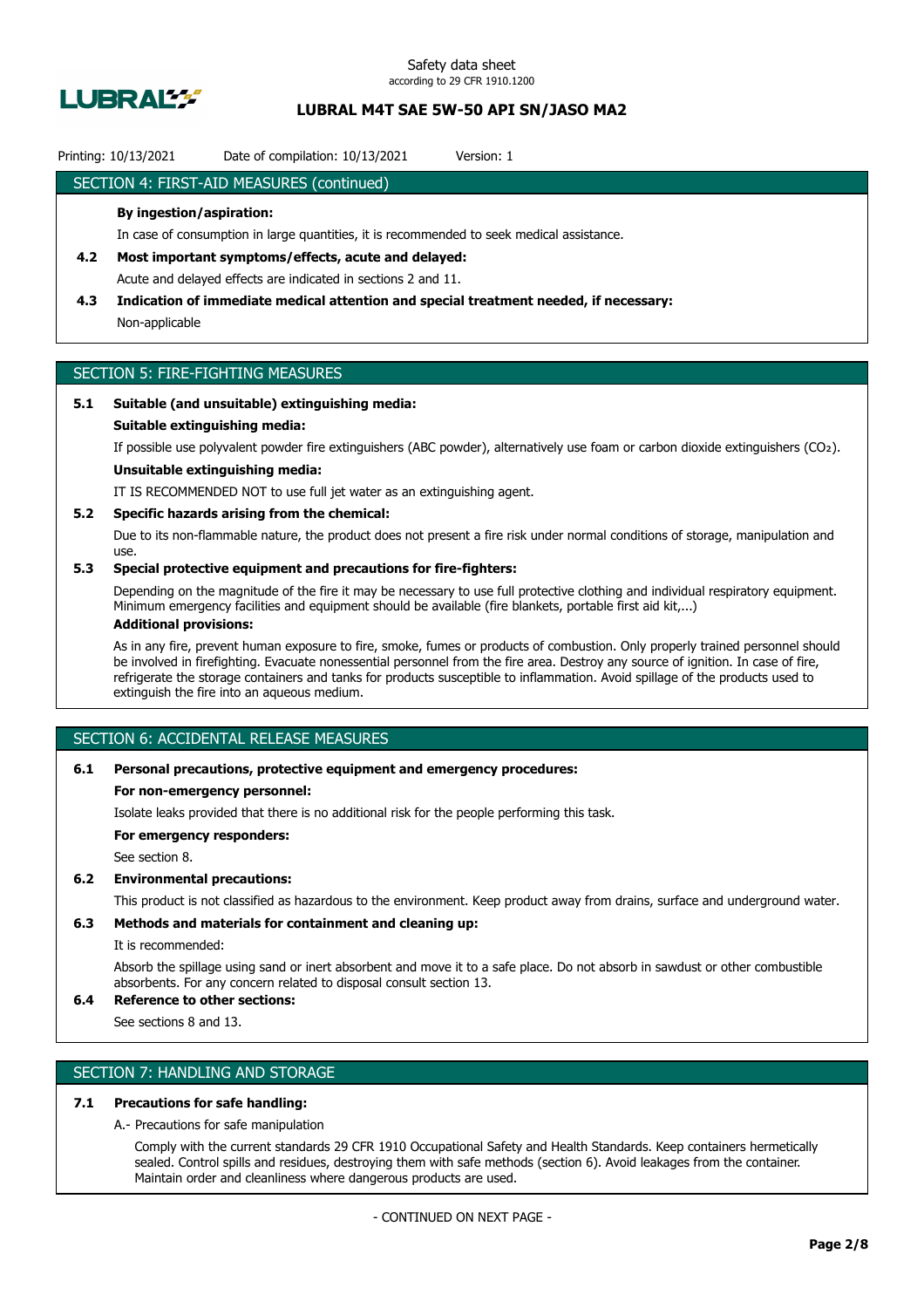

## Printing: 10/13/2021 Date of compilation: 10/13/2021 Version: 1

### SECTION 7: HANDLING AND STORAGE (continued)

- B.- Technical recommendations for the prevention of fires and explosions
	- It is recommended to transfer at a slow speed to avoid the creation of electrostatic charges that could affect flammable products. Consult section 10 for conditions and materials that should be avoided.
- C.- Technical recommendations to prevent ergonomic and toxicological risks

Do not eat or drink during the process, washing hands afterwards with suitable cleaning products.

D.- Technical recommendations to prevent environmental risks

It is not necessary to take special measures to prevent environmental risks. For more information see subsection 6.2

#### **7.2 Conditions for safe storage, including any incompatibilities:**

A.- Technical measures for storage

Store in a cool, dry, well-ventilated location

B.- General conditions for storage

Avoid sources of heat, radiation, static electricity and contact with food. For additional information see subsection 10.5

### **7.3 Specific end use(s):**

Except for the instructions already specified it is not necessary to provide any special recommendation regarding the uses of this product.

### SECTION 8: EXPOSURE CONTROLS/PERSONAL PROTECTION

#### **8.1 Control parameters:**

Substances whose occupational exposure limits have to be monitored in the workplace:

Oils: PEL-TWA= 5mg/m3

#### **8.2 Appropriate engineering controls:**

A.- Individual protection measures, such as personal protective equipment

As a preventative measure it is recommended to use basic Personal Protection Equipment. For more information on Personal Protection Equipment (storage, use, cleaning, maintenance, class of protection,…) consult the information leaflet provided by the manufacturer. For more information see subsection 7.1. All information contained herein is a recommendation, the information on clothing performance must be combined with professional judgment, and a clear understanding of the clothing application, to provide the best protection to the worker. All chemical protective clothing use must be based on a hazard assessment to determine the risks for exposure to chemicals and other hazards. Conduct hazard assessments in accordance with 29 CFR 1910.132.

B.- Respiratory protection

The use of protection equipment will be necessary if a mist forms or if the occupational exposure limits are exceeded.

C.- Specific protection for the hands

| Pictogram                                  | <b>PPE</b>                            | <b>Remarks</b>                                                                                                                                                                                                                                                                             |
|--------------------------------------------|---------------------------------------|--------------------------------------------------------------------------------------------------------------------------------------------------------------------------------------------------------------------------------------------------------------------------------------------|
| <b>AND</b><br>Mandatory hand<br>protection | Protective gloves against minor risks | Replace gloves in case of any sign of damage. For prolonged periods of exposure<br>to the product for professional /industrial users, we recommend using chemical<br>protection gloves. Use gloves in accordance with manufacturer's use limitations<br>and OSHA standard 1910.138 (29CFR) |

As the product is a mixture of several substances, the resistance of the glove material can not be calculated in advance with total reliability and has therefore to be checked prior to the application.

#### D.- Ocular and facial protection

| Pictogram                             | <b>PPE</b>                                    | Remarks                                                                                                                                                                                                                           |
|---------------------------------------|-----------------------------------------------|-----------------------------------------------------------------------------------------------------------------------------------------------------------------------------------------------------------------------------------|
| (U'U)<br>Mandatory face<br>protection | Panoramic glasses against splash/projections. | Clean daily and disinfect periodically according to the manufacturer's instructions.<br>Use if there is a risk of splashing. Use this PPE in accordance with manufacturer's<br>use limitations and OSHA standard 1910.133 (29CFR) |
| E.- Bodily protection                 |                                               |                                                                                                                                                                                                                                   |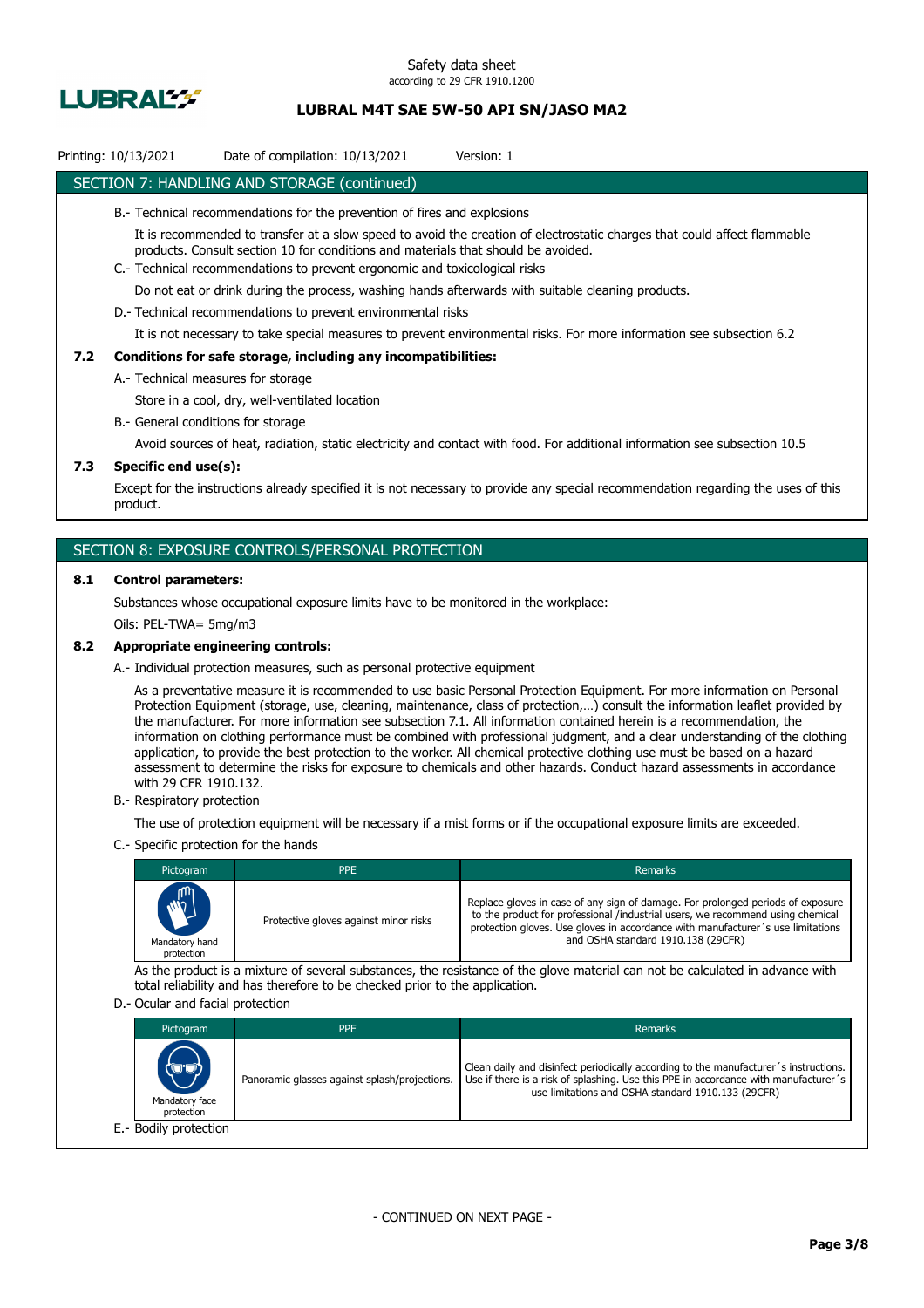

#### Safety data sheet according to 29 CFR 1910.1200

## **LUBRAL M4T SAE 5W-50 API SN/JASO MA2**

| Printing: 10/13/2021<br>Date of compilation: 10/13/2021<br>Version: 1 |                                                                                                    |                                                                         |        |                                                                                                                             |  |
|-----------------------------------------------------------------------|----------------------------------------------------------------------------------------------------|-------------------------------------------------------------------------|--------|-----------------------------------------------------------------------------------------------------------------------------|--|
| SECTION 8: EXPOSURE CONTROLS/PERSONAL PROTECTION (continued)          |                                                                                                    |                                                                         |        |                                                                                                                             |  |
|                                                                       |                                                                                                    |                                                                         |        |                                                                                                                             |  |
|                                                                       | Pictogram                                                                                          | <b>PPE</b>                                                              |        | Remarks                                                                                                                     |  |
|                                                                       |                                                                                                    |                                                                         |        |                                                                                                                             |  |
|                                                                       |                                                                                                    | Work clothing                                                           |        | Replace before any evidence of deterioration.                                                                               |  |
|                                                                       |                                                                                                    |                                                                         |        |                                                                                                                             |  |
|                                                                       |                                                                                                    |                                                                         |        |                                                                                                                             |  |
|                                                                       |                                                                                                    | Anti-slip work shoes                                                    |        | Replace before any evidence of deterioration.                                                                               |  |
|                                                                       |                                                                                                    |                                                                         |        |                                                                                                                             |  |
|                                                                       | F.- Additional emergency measures                                                                  |                                                                         |        |                                                                                                                             |  |
|                                                                       |                                                                                                    | It is not necessary to take additional emergency measures.              |        |                                                                                                                             |  |
|                                                                       | <b>Environmental exposure controls:</b>                                                            |                                                                         |        |                                                                                                                             |  |
|                                                                       |                                                                                                    |                                                                         |        | In accordance with the community legislation for the protection of the environment it is recommended to avoid environmental |  |
|                                                                       |                                                                                                    |                                                                         |        | spillage of both the product and its container. For additional information see subsection 7.1.D                             |  |
|                                                                       |                                                                                                    | National volatile organic compound emission standards (40 CFR Part 59): |        |                                                                                                                             |  |
|                                                                       | V.O.C. (Subpart C - Consumer):                                                                     | 0 % weight                                                              |        |                                                                                                                             |  |
|                                                                       | V.O.C. (Coatings) at 68 °F:                                                                        | 0 kg/m <sup>3</sup> $(0 g/L)$                                           |        |                                                                                                                             |  |
|                                                                       |                                                                                                    |                                                                         |        |                                                                                                                             |  |
|                                                                       |                                                                                                    | SECTION 9: PHYSICAL AND CHEMICAL PROPERTIES                             |        |                                                                                                                             |  |
| 9.1                                                                   |                                                                                                    | Information on basic physical and chemical properties:                  |        |                                                                                                                             |  |
|                                                                       |                                                                                                    | For complete information see the product datasheet.                     |        |                                                                                                                             |  |
|                                                                       | <b>Appearance:</b>                                                                                 |                                                                         |        |                                                                                                                             |  |
|                                                                       | Physical state at 68 °F:                                                                           |                                                                         | Liquid |                                                                                                                             |  |
|                                                                       | Appearance:                                                                                        |                                                                         |        | Not available                                                                                                               |  |
|                                                                       | Color:                                                                                             |                                                                         | Amber  |                                                                                                                             |  |
|                                                                       | Odor:                                                                                              |                                                                         |        | Not available                                                                                                               |  |
|                                                                       | Odour threshold:                                                                                   |                                                                         |        | Non-applicable *                                                                                                            |  |
|                                                                       | <b>Volatility:</b>                                                                                 |                                                                         |        |                                                                                                                             |  |
|                                                                       | Boiling point at atmospheric pressure:                                                             |                                                                         |        | Non-applicable *                                                                                                            |  |
|                                                                       | Vapour pressure at 68 °F:                                                                          |                                                                         |        | Non-applicable *                                                                                                            |  |
|                                                                       | Vapour pressure at 122 °F:                                                                         |                                                                         |        | <300000 Pa (300 kPa)                                                                                                        |  |
|                                                                       | Evaporation rate at 68 °F:                                                                         |                                                                         |        | Non-applicable *                                                                                                            |  |
|                                                                       | <b>Product description:</b>                                                                        |                                                                         |        |                                                                                                                             |  |
|                                                                       | Density at 68 °F:                                                                                  |                                                                         |        | 845 kg/m <sup>3</sup> (ASTM D-4052)                                                                                         |  |
|                                                                       | Relative density at 68 °F:                                                                         |                                                                         |        | Non-applicable *                                                                                                            |  |
|                                                                       | Dynamic viscosity at 68 °F:                                                                        |                                                                         |        | Non-applicable *                                                                                                            |  |
|                                                                       | Kinematic viscosity at 68 °F:                                                                      |                                                                         |        | Non-applicable *                                                                                                            |  |
|                                                                       | Kinematic viscosity at 104 °F:                                                                     |                                                                         |        | 120 mm <sup>2</sup> /s (ASTM D-445)                                                                                         |  |
|                                                                       | Kinematic viscosity at 212 °F:                                                                     |                                                                         |        | 19 mm <sup>2</sup> /s (ASTM D-445)                                                                                          |  |
|                                                                       | Concentration:                                                                                     |                                                                         |        | Non-applicable *                                                                                                            |  |
|                                                                       | pH:                                                                                                |                                                                         |        | Non-applicable *                                                                                                            |  |
|                                                                       | Vapour density at 68 °F:                                                                           |                                                                         |        | Non-applicable *                                                                                                            |  |
|                                                                       |                                                                                                    | Partition coefficient n-octanol/water 68 °F:                            |        | Non-applicable *                                                                                                            |  |
|                                                                       | Solubility in water at 68 °F:                                                                      |                                                                         |        | Non-applicable *                                                                                                            |  |
|                                                                       | Solubility properties:                                                                             |                                                                         |        | Non-applicable *                                                                                                            |  |
|                                                                       | *Not relevant due to the nature of the product, not providing information property of its hazards. |                                                                         |        |                                                                                                                             |  |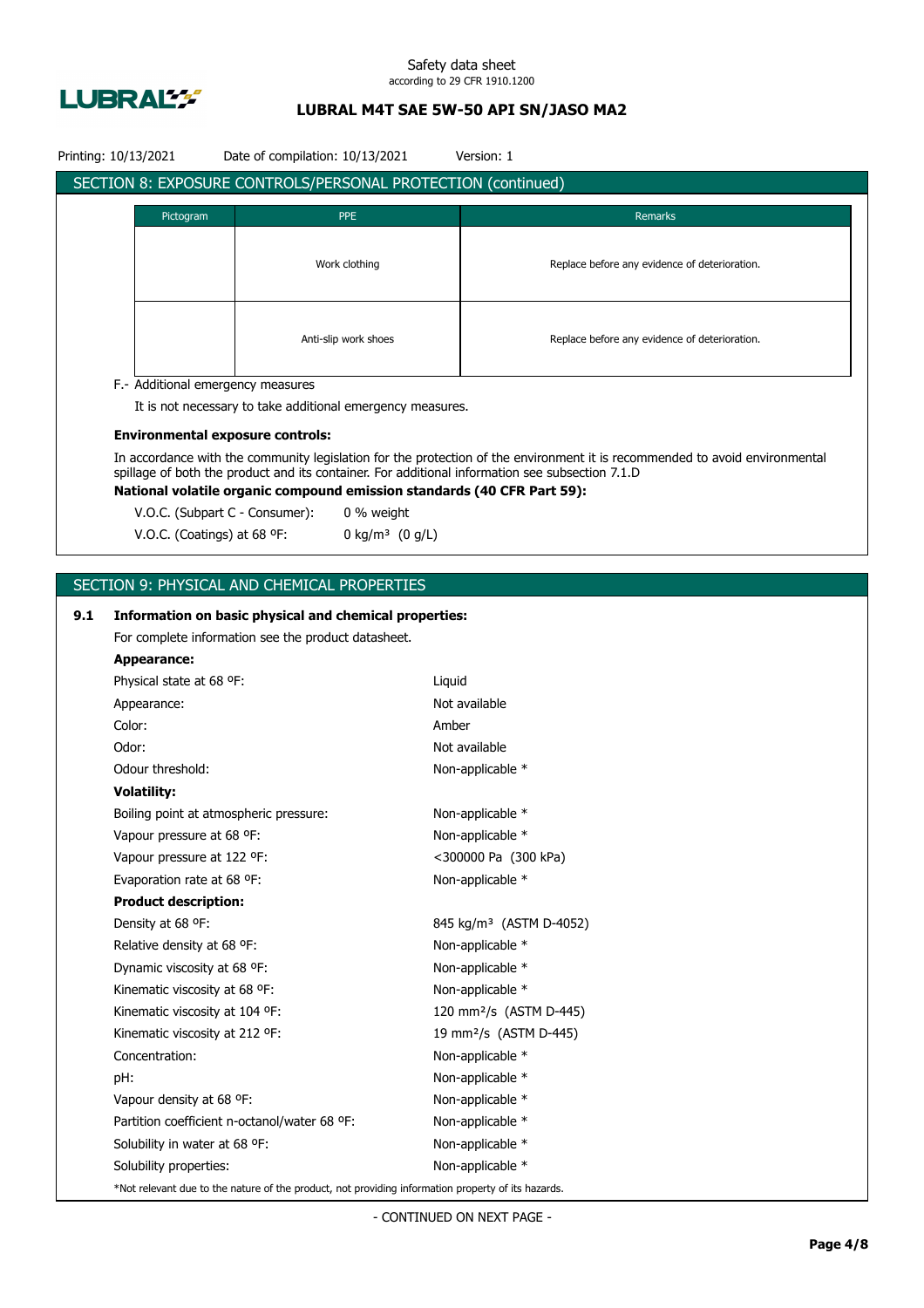

|     | Printing: 10/13/2021                 | Date of compilation: 10/13/2021                                                                    | Version: 1         |
|-----|--------------------------------------|----------------------------------------------------------------------------------------------------|--------------------|
|     |                                      | SECTION 9: PHYSICAL AND CHEMICAL PROPERTIES (continued)                                            |                    |
|     | Decomposition temperature:           |                                                                                                    | Non-applicable *   |
|     | Melting point/freezing point:        |                                                                                                    | Non-applicable *   |
|     | <b>Flammability:</b>                 |                                                                                                    |                    |
|     | Flash Point:                         |                                                                                                    | 437 °F (ASTM D-92) |
|     | Flammability (solid, gas):           |                                                                                                    | Non-applicable *   |
|     | Autoignition temperature:            |                                                                                                    | Non-applicable *   |
|     | Lower flammability limit:            |                                                                                                    | Non-applicable *   |
|     | Upper flammability limit:            |                                                                                                    | Non-applicable *   |
|     | <b>Particle characteristics:</b>     |                                                                                                    |                    |
|     | Median equivalent diameter:          |                                                                                                    | Non-applicable     |
| 9.2 | <b>Other information:</b>            |                                                                                                    |                    |
|     |                                      | Information with regard to physical hazard classes:                                                |                    |
|     | Explosive properties:                |                                                                                                    | Non-applicable *   |
|     | Oxidising properties:                |                                                                                                    | Non-applicable *   |
|     | Corrosive to metals:                 |                                                                                                    | Non-applicable *   |
|     | Heat of combustion:                  |                                                                                                    | Non-applicable *   |
|     | components:                          | Aerosols-total percentage (by mass) of flammable                                                   | Non-applicable *   |
|     | <b>Other safety characteristics:</b> |                                                                                                    |                    |
|     | Surface tension at 68 °F:            |                                                                                                    | Non-applicable *   |
|     | Refraction index:                    |                                                                                                    | Non-applicable *   |
|     |                                      | *Not relevant due to the nature of the product, not providing information property of its hazards. |                    |

## SECTION 10: STABILITY AND REACTIVITY

## **10.1 Reactivity:**

No hazardous reactions are expected because the product is stable under recommended storage conditions. See section 7.

#### **10.2 Chemical stability:**

Chemically stable under the conditions of storage, handling and use.

## **10.3 Possibility of hazardous reactions:**

Under the specified conditions, hazardous reactions that lead to excessive temperatures or pressure are not expected.

## **10.4 Conditions to avoid:**

Applicable for handling and storage at room temperature:

| Shock and friction           | Contact with air | Increase in temperature | <b>Sunlight</b> | <b>Humidity</b> |
|------------------------------|------------------|-------------------------|-----------------|-----------------|
| Not applicable               | Not applicable   | Not applicable          | Not applicable  | Not applicable  |
| 10.5 Incompatible materials: |                  |                         |                 |                 |

## Acids **Water Water Combustible materials** Combustible materials Combustible materials Combustible materials Avoid strong acids Not applicable Not applicable Not applicable Not applicable Avoid alkalis or strong bases

#### **10.6 Hazardous decomposition products:**

See subsection 10.3, 10.4 and 10.5 to find out the specific decomposition products. Depending on the decomposition conditions, complex mixtures of chemical substances can be released: carbon dioxide (CO2), carbon monoxide and other organic compounds.

## SECTION 11: TOXICOLOGICAL INFORMATION

## **11.1 Information on toxicological effects:**

LD50 oral > 5000 mg/kg (rat)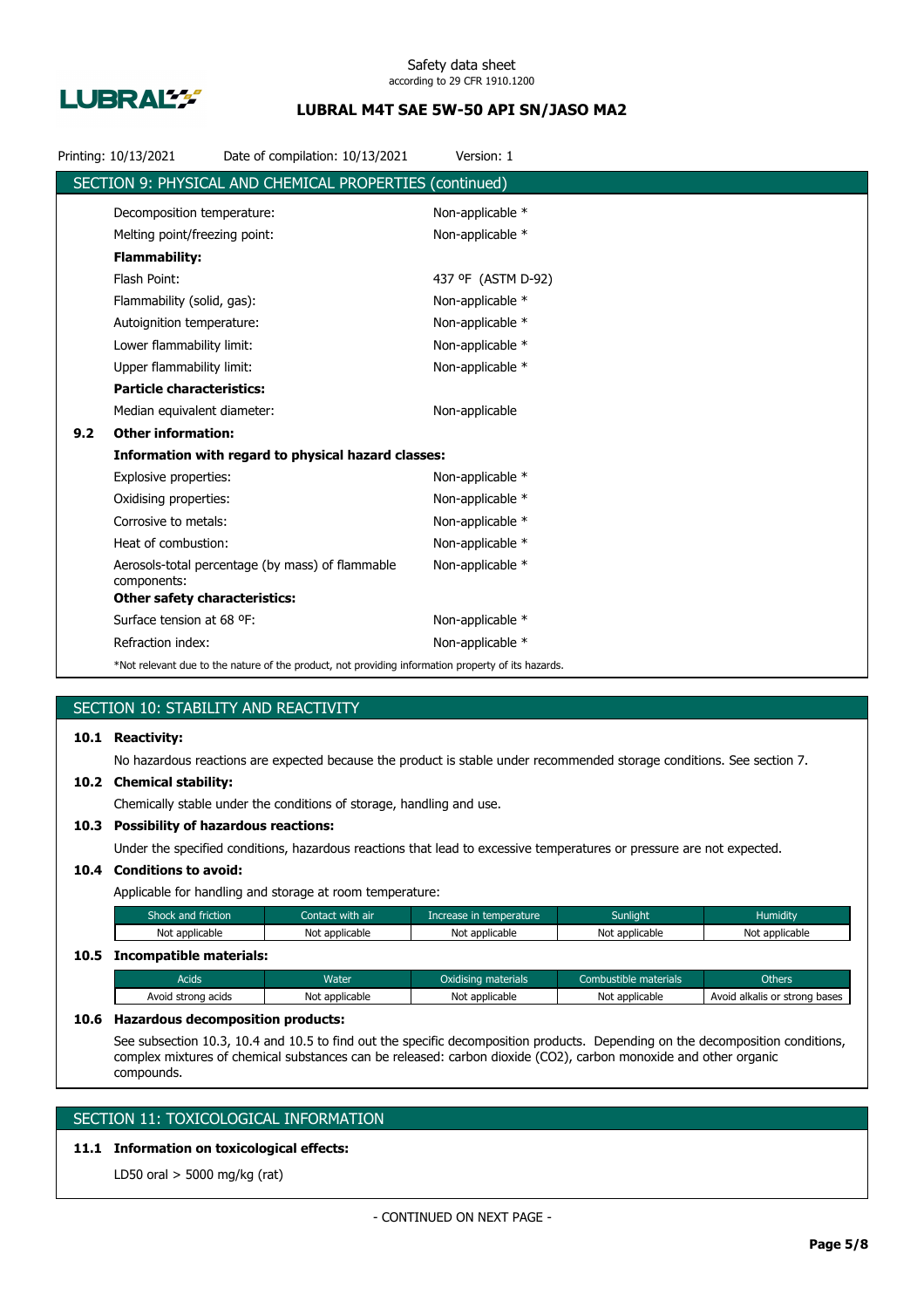

| Printing: 10/13/2021                                                                                                                                                                                                                                  | Date of compilation: 10/13/2021                                                                                                                                                                                                                                                                                                                                     | Version: 1                                                                                                                                                                                                                                               |  |  |  |  |  |
|-------------------------------------------------------------------------------------------------------------------------------------------------------------------------------------------------------------------------------------------------------|---------------------------------------------------------------------------------------------------------------------------------------------------------------------------------------------------------------------------------------------------------------------------------------------------------------------------------------------------------------------|----------------------------------------------------------------------------------------------------------------------------------------------------------------------------------------------------------------------------------------------------------|--|--|--|--|--|
|                                                                                                                                                                                                                                                       | SECTION 11: TOXICOLOGICAL INFORMATION (continued)                                                                                                                                                                                                                                                                                                                   |                                                                                                                                                                                                                                                          |  |  |  |  |  |
| <b>Dangerous health implications:</b>                                                                                                                                                                                                                 |                                                                                                                                                                                                                                                                                                                                                                     |                                                                                                                                                                                                                                                          |  |  |  |  |  |
| In case of exposure that is repetitive, prolonged or at concentrations higher than recommended by the occupational exposure<br>limits, it may result in adverse effects on health depending on the means of exposure:<br>A- Ingestion (acute effect): |                                                                                                                                                                                                                                                                                                                                                                     |                                                                                                                                                                                                                                                          |  |  |  |  |  |
| B- Inhalation (acute effect):                                                                                                                                                                                                                         | - Acute toxicity : Based on available data, the classification criteria are not met<br>- Corrosivity/Irritability: Based on available data, the classification criteria are not met                                                                                                                                                                                 |                                                                                                                                                                                                                                                          |  |  |  |  |  |
|                                                                                                                                                                                                                                                       | - Acute toxicity : Based on available data, the classification criteria are not met<br>- Corrosivity/Irritability: Based on available data, the classification criteria are not met<br>C- Contact with the skin and the eyes (acute effect):                                                                                                                        |                                                                                                                                                                                                                                                          |  |  |  |  |  |
|                                                                                                                                                                                                                                                       | - Contact with the skin: Based on available data, the classification criteria are not met<br>- Contact with the eyes: Based on available data, the classification criteria are not met<br>D- CMR effects (carcinogenicity, mutagenicity and toxicity to reproduction):                                                                                              |                                                                                                                                                                                                                                                          |  |  |  |  |  |
| E- Sensitizing effects:                                                                                                                                                                                                                               | - Carcinogenicity: Based on available data, the classification criteria are not met<br>(3); Paraffin oils (petroleum), catalytic dewaxed heavy (IP 346 < 3 %, > 20.5 cSt @ 40°C) (3)<br>Mutagenicity: Based on available data, the classification criteria are not met<br>- Reproductive toxicity: Based on available data, the classification criteria are not met | IARC: Distillates (petroleum), hydrotreated heavy paraffinic, < 3 % IP 346, > 20,5 cSt @ 40°C (3); Distillates (petroleum),<br>solvent-dewaxed light paraffinic, < 3 % IP 346 (3); Distillates (petroleum), solvent-dewaxed heavy paraffinic, < 3% DMSO  |  |  |  |  |  |
|                                                                                                                                                                                                                                                       | Respiratory: Based on available data, the classification criteria are not met<br>- Cutaneous: Based on available data, the classification criteria are not met<br>F- Specific target organ toxicity (STOT) - single exposure:                                                                                                                                       |                                                                                                                                                                                                                                                          |  |  |  |  |  |
|                                                                                                                                                                                                                                                       | Based on available data, the classification criteria are not met                                                                                                                                                                                                                                                                                                    |                                                                                                                                                                                                                                                          |  |  |  |  |  |
|                                                                                                                                                                                                                                                       | G- Specific target organ toxicity (STOT)-repeated exposure:                                                                                                                                                                                                                                                                                                         |                                                                                                                                                                                                                                                          |  |  |  |  |  |
| H- Aspiration hazard:                                                                                                                                                                                                                                 | dangerous for this effect. For more information see section 3.                                                                                                                                                                                                                                                                                                      | - Specific target organ toxicity (STOT)-repeated exposure: Based on available data, the classification criteria are not met<br>- Skin: Based on available data, the classification criteria are not met, as it does not contain substances classified as |  |  |  |  |  |
|                                                                                                                                                                                                                                                       | Based on available data, the classification criteria are not met                                                                                                                                                                                                                                                                                                    |                                                                                                                                                                                                                                                          |  |  |  |  |  |
| <b>Other information:</b>                                                                                                                                                                                                                             |                                                                                                                                                                                                                                                                                                                                                                     |                                                                                                                                                                                                                                                          |  |  |  |  |  |
| Non-applicable                                                                                                                                                                                                                                        |                                                                                                                                                                                                                                                                                                                                                                     |                                                                                                                                                                                                                                                          |  |  |  |  |  |
|                                                                                                                                                                                                                                                       | Specific toxicology information on the substances:                                                                                                                                                                                                                                                                                                                  |                                                                                                                                                                                                                                                          |  |  |  |  |  |
| الملحلة والمستحيط والمسالح                                                                                                                                                                                                                            |                                                                                                                                                                                                                                                                                                                                                                     |                                                                                                                                                                                                                                                          |  |  |  |  |  |

Not available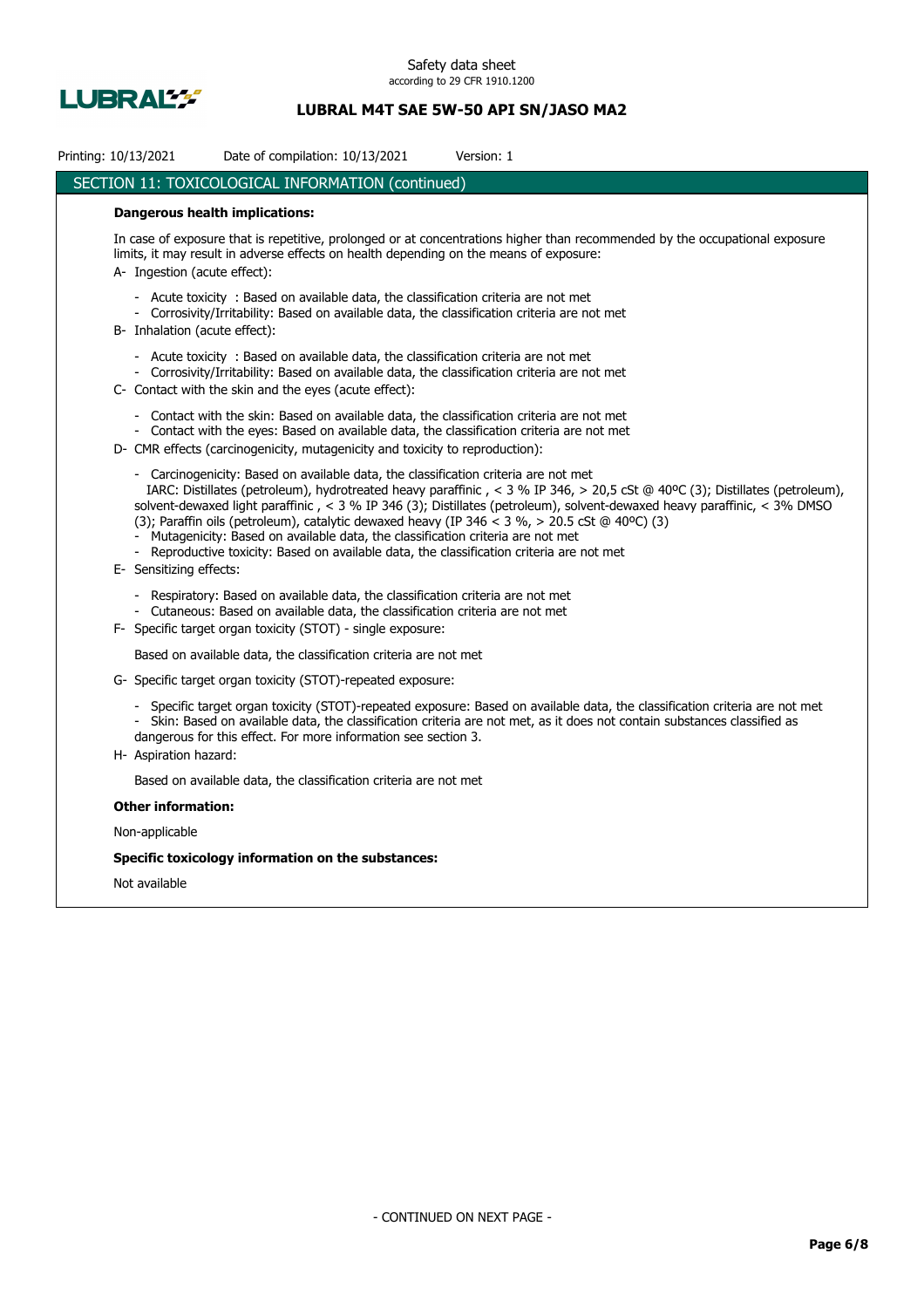

|      | Printing: 10/13/2021                                                                                            | Date of compilation: 10/13/2021                              | Version: 1 |  |  |  |  |
|------|-----------------------------------------------------------------------------------------------------------------|--------------------------------------------------------------|------------|--|--|--|--|
|      | SECTION 12: ECOLOGICAL INFORMATION                                                                              |                                                              |            |  |  |  |  |
|      | The experimental information related to the eco-toxicological properties of the product itself is not available |                                                              |            |  |  |  |  |
|      |                                                                                                                 | 12.1 Ecotoxicity (aquatic and terrestrial, where available): |            |  |  |  |  |
|      | Not available                                                                                                   |                                                              |            |  |  |  |  |
|      | 12.2 Persistence and degradability:                                                                             |                                                              |            |  |  |  |  |
|      | Not available                                                                                                   |                                                              |            |  |  |  |  |
|      | 12.3 Bioaccumulative potential:                                                                                 |                                                              |            |  |  |  |  |
|      | Not available                                                                                                   |                                                              |            |  |  |  |  |
| 12.4 | <b>Mobility in soil:</b>                                                                                        |                                                              |            |  |  |  |  |
|      | Not available                                                                                                   |                                                              |            |  |  |  |  |
| 12.5 |                                                                                                                 | <b>Results of PBT and vPvB assessment:</b>                   |            |  |  |  |  |
|      | Non-applicable                                                                                                  |                                                              |            |  |  |  |  |
|      | $\mathbf{A} \mathbf{A} \mathbf{A}$                                                                              |                                                              |            |  |  |  |  |

#### **12.6 Other adverse effects:**

Not described

## SECTION 13: DISPOSAL CONSIDERATIONS

### **13.1 Disposal methods:**

### **Waste management (disposal and evaluation):**

Consult the authorized waste service manager on the assessment and disposal operations. In case the container has been in direct contact with the product, it will be processed the same way as the actual product. Otherwise, it will be processed as nondangerous residue. We do not recommended disposal down the drain. See epigraph 6.2.

**Regulations related to waste management:**

Legislation related to waste management:

40 CFR Part 261- IDENTIFICATION AND LISTING OF HAZARDOUS WASTE

## SECTION 14: TRANSPORT INFORMATION

This product is not regulated for transport.

## SECTION 15: REGULATORY INFORMATION

### **15.1 Safety, health and environmental regulations specific for the product in question:**

SARA Title III - Toxic Chemical Release Inventory Reporting (Section 313): Non-applicable California Proposition 65 (the Safe Drinking Water and Toxic Enforcement Act of 1986): Non-applicable The Toxic Substances Control Act (TSCA) : Non-applicable Massachusetts RTK - Substance List: Non-applicable New Jersey Worker and Community Right-to-Know Act: Non-applicable New York RTK - Substance list: Non-applicable Pennsylvania Worker and Community Right-to-Know Law: Non-applicable CANADA-Domestic Substances List (DSL): Non-applicable CANADA-Non-Domestic Substances List (NDSL): Non-applicable NTP (National Toxicology Program): Non-applicable Minnesota - Hazardous substances ERTK: Non-applicable Rhode Island - Hazardous substances RTK: Non-applicable OSHA Specifically Regulated Substances (29 CFR 1910.1001-1096): Non-applicable Hazardous Air Pollutants (Clean Air Act): Non-applicable Hazardous substances release notification under CERCLA sections 102-103 (40 CFR Part 302): Non-applicable **Specific provisions in terms of protecting people or the environment:**

It is recommended to use the information included in this safety data sheet as data used in a risk evaluation of the local circumstances in order to establish the necessary risk prevention measures for the manipulation, use, storage and disposal of this product.

- CONTINUED ON NEXT PAGE -